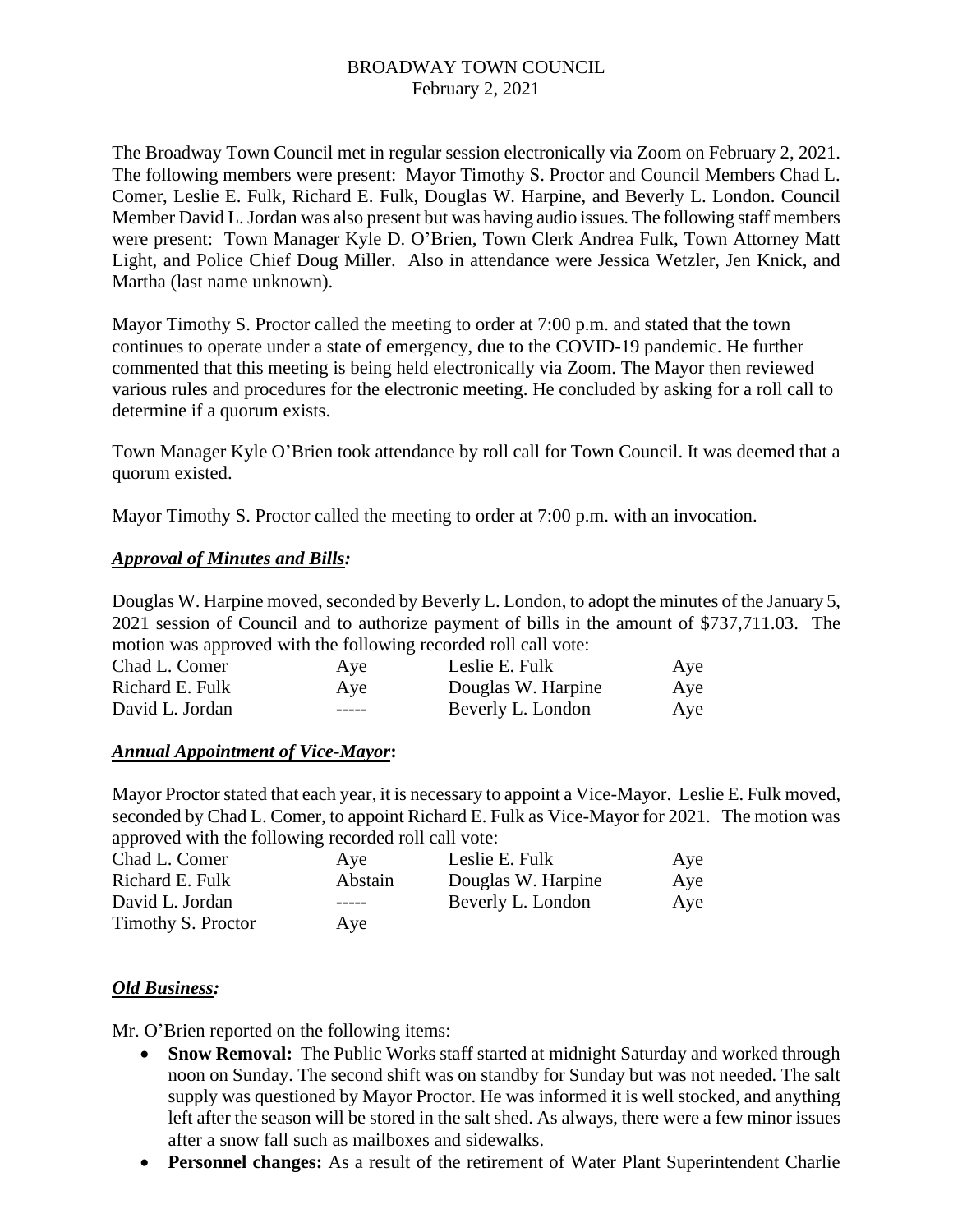### BROADWAY TOWN COUNCIL February 2, 2021

Smith at the end of the year, Andy Sherman was promoted to Water Plant Superintendent effective January 1, 2021.

- **Projects in the planning phase:** Third Street will include utility upgrades and street repairs. The sidewalk on S. Sunset Drive from W. Springbrook to Turner Avenue is currently in the design phase.
- **Police:** Chief Doug Miller has created a detailed monthly report and is doing a great job. The Police Department is now fully staffed with a great team that works well together.

# *Appointment of Marla Kline as Town Treasurer***:**

It was reported that former Clerk/Treasurer Marla Kline will be returning to work later this month in a limited capacity as Treasurer.

Leslie E. Fulk moved, seconded by Chad L. Comer, to appoint Marla Kline as Town Treasurer. The motion was approved with the following recorded roll call vote:

| Chad L. Comer      | Aye     | Leslie E. Fulk     | Aye |
|--------------------|---------|--------------------|-----|
| Richard E. Fulk    | Aye     | Douglas W. Harpine | Aye |
| David L. Jordan    | $-----$ | Beverly L. London  | Aye |
| Timothy S. Proctor | Ave     |                    |     |

# *Committee Reports:*

# *Parks & Recreation Committee:*

Chairman Douglas W. Harpine mentioned various park related issues including:

- The possibility of getting a path at field one from the parking lot to the bleachers.
- Snow removal from the asphalt path.
- Planting grass where the waterline was replaced at Heritage Park.

Mr. O'Brien addressed the concerns of Chairman Harpine:

- Staff will look into a path at the ball field when the weather is better.
- The snow will be removed from the asphalt path.
- Due to the fact that the Heritage Park improvements were part of a grant funded project, it will be necessary to wait until Spring to reevaluate any additional issues that exist.

Concluding the discussion with Chairman Harpine, Mr. O'Brien gave the council the following updates:

- The new playground equipment now has a border around the mulch to help maintain it during the mowing season.
- The lights on the walking path and the waterline installation will happen in the near future, weather permitting.